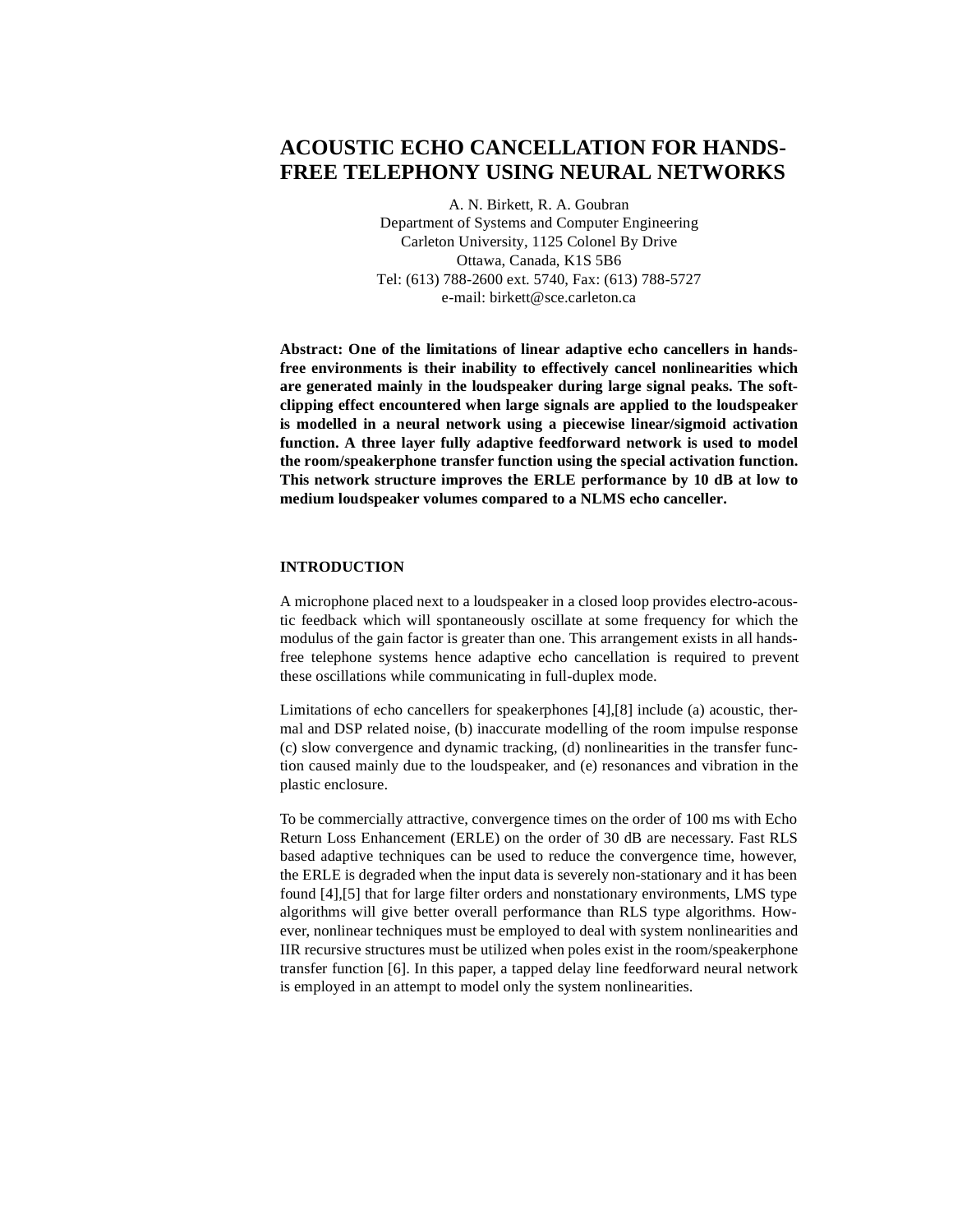#### **Distortions in the Loudspeaker**

A loudspeaker has several sources of nonlinearity including non-uniform magnetic field and nonlinear suspension system [1]. Nonlinear distortion is often a few percent of the output signal and it is desirable to reduce it.A loudspeaker consists of an electrical part and a mechanical part as shown in Figure 1. The electrical part is the voice coil and the mechanical part consists of the cone, the suspension system and the air load. The two parts interact through the magnetic field. The resulting equation of motion [2] is:

$$
m\frac{d^{2}x}{dt} + r_{M}\frac{dx}{dt} + f_{M} = Bli
$$
 (1)

where *B* is the magnetic flux density in the air gap, *l* is the length of the voice coil conductor, *x* is the cone displacement, m is the total mass of the coil, cone and air load and  $f_M$  is the force deflection characteristic of the loudspeaker cone suspension system, usually approximated by;

$$
f_M = \alpha x + \beta x^2 + \delta x^3 \tag{2}
$$

where  $\alpha$ ,  $\beta$  and  $\delta$  are modelling constants and *x* is the displacement of the voice coil. Suspension system nonlinearity manifests itself as soft clipping at the loudspeaker output and results in odd-order harmonics under large signal conditions.



Figure 1. Loudspeaker Electro-mechanical Equivalent Model. *e* indicates the internal voltage of the generator,  $r$  is the total electrical resistance of the generator and voice coil,  $L$  is the inductance of the voice coil,  $i$  is the amplitude of the current in the voice coil,  $E$  is the voltage produced in the electrical circuit by the mechanical circuit. *B* is the magnetic flux density in the air gap, *l* is the length of the voice coil conductor, and *x* is the cone displacement. In the mechanical circuit m is the total mass of the coil, cone and air load.  $r_M$  is the total mechanical resistance due to dissipation in the air load and the suspension system.  $C_M$  is the compliance of the suspension and  $f_M$  is the force generated in the voice coil.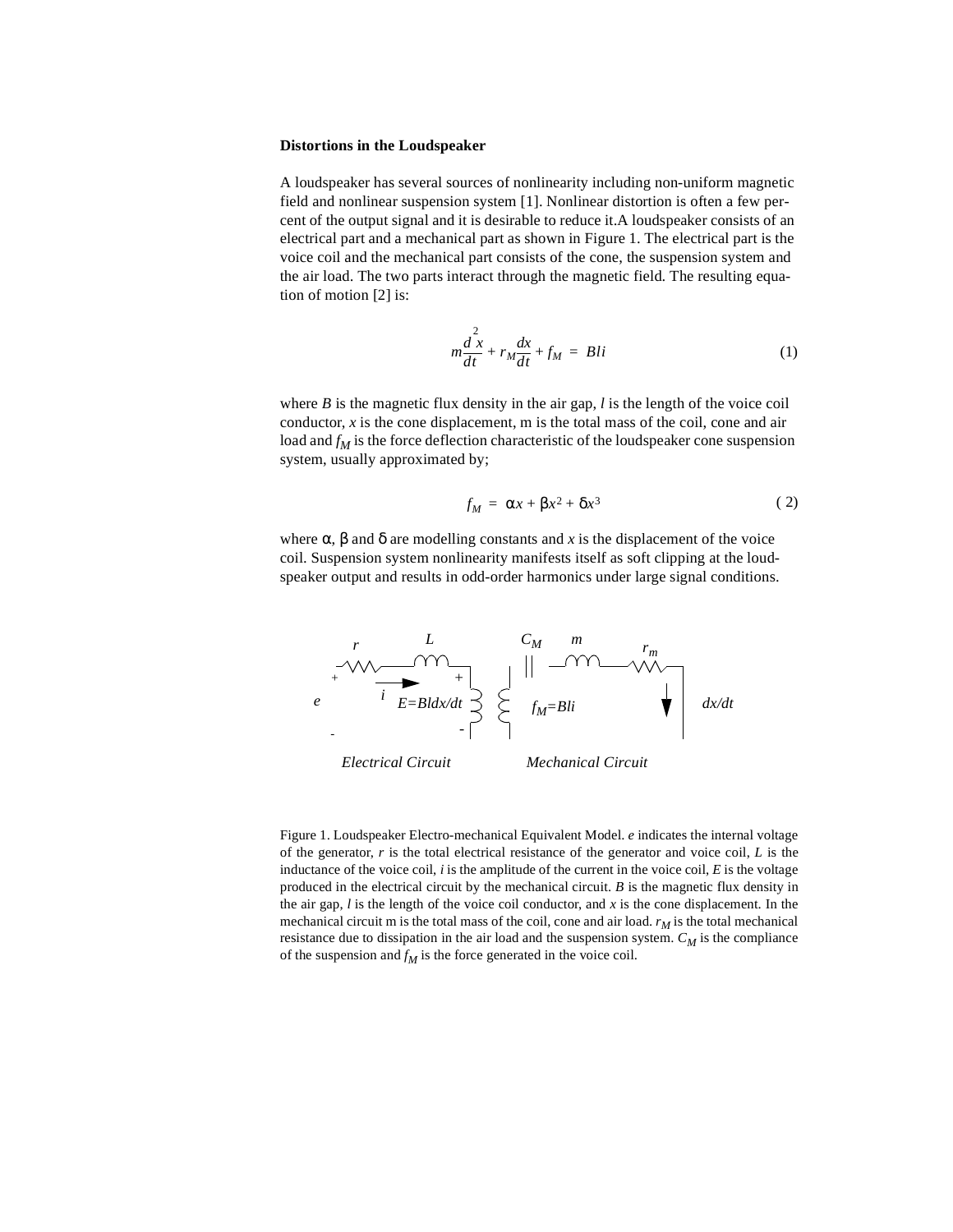## **CONVENTIONAL ADAPTIVE ECHO CANCELLER MODELS**

## **Linear Transversal Filter Model**

Figure 2a illustrates an acoustic echo canceller (AEC) utilizing a linear adaptive transversal filter to model the room impulse response to cancel the reflected signal. The reflected signal is a combination of room echoes, direct path signals, loudspeaker and microphone transfer functions, and vibration and resonances emanating through the plastics of the speakerphone as illustrated in Figure 2b. The normalized Least Mean Square (NLMS) algorithm [10] is the baseline by which performance of alternative models is measured.



Figure 2. (a) Adaptive Echo Canceller Structure (b) Room/terminal Transfer Function is a combination of Speaker Non-linearities, Direct path, Plastic effects and Room response.

## **Nonlinear Adaptive Volterra Model**

Adaptive volterra filtering can be utilized to deal with loudspeaker nonlinearities [2], however, filter orders greater than 3 are required to effectively model the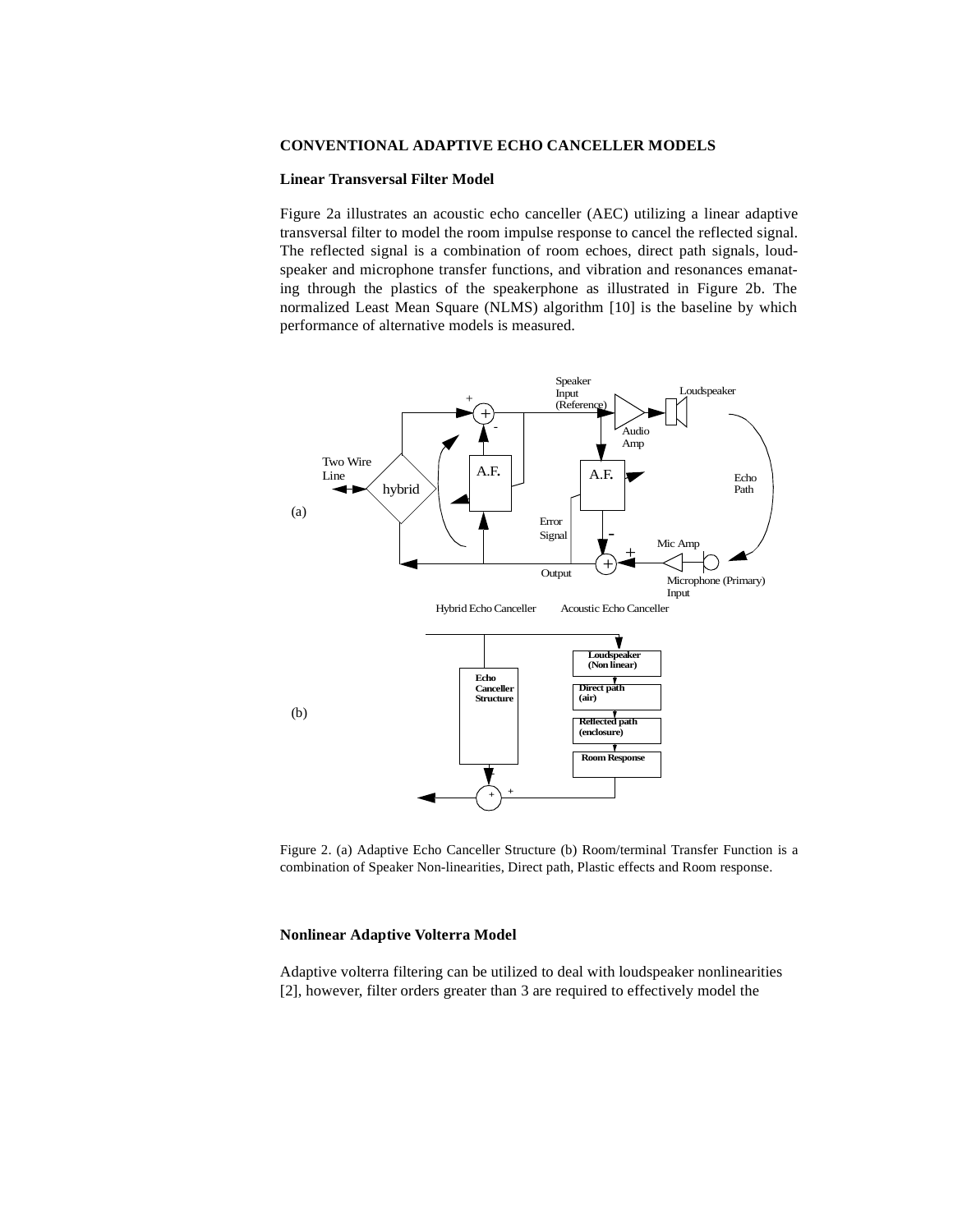speaker transfer function and this very quickly leads to an unmanageably huge model [9]. In fact, during the course of this work, a fully connected 3rd order adaptive Volterra filter with m1=600, m2=600, and m3=50 where m1, m2 and m3 refer to the orders of the linear, quadratic and cubic sections respectively, was constructed in an attempt to model the loudspeaker nonlinearity. The tap updates were based on the LMS algorithm presented in [9] but extended to a cubic system. It was found that no noticeable improvement in converged ERLE could be seen using this technique. Neural networks offer an alternative method of dealing with high order system nonlinearities.

#### **NEURAL NETWORK ECHO CANCELLER MODELS**

Three separate adaptive AEC networks were constructed. The first AEC uses a two layer (100,2,1) network placed in series with a 500 tap NLMS adaptive linear filter as shown in Figure 3a. The 100 inputs are obtained from a tapped delay line. The hidden layer neuron has a nonlinear activation function and the output neuron is linear.The neural network in this case is first batch trained on the first 500 points of data obtained at a medium volume and then tested on loud volume data to ensure that the network is not overtrained.

The second AEC uses the same network but in this case, the neural network is placed in parallel with the NLMS adaptive linear filter as shown in Figure 3b.

The third AEC model utilizes a fully adaptive (600,2,2,1) 3 layer feedforward neural network. The 600 inputs are obtained from a tapped delay line. The two hidden layer neurons have piecewise linear/sigmoid nonlinear activation functions and the output neuron is linear. This model is shown in Figure 3c.

In each neural network, a piecewise linear/tan-sigmoid activation function is used in order to mimic the soft clipping effect and the function response is shown in Figure 4 along with its corresponding delta function. The transfer function is linear below a user definable point and then follows a compressed hyperbolic tangent sigmoid beyond this point such that the output is squashed between +/-1.0. The linear region was set to +/- 0.75 since it was found that this gave good results.

In all cases, the backpropagation algorithm with a normalized step size is employed during the training and tracking phase. The stepsize  $\mu$  is normalized [10] according to (3).

$$
\mu = \frac{\alpha}{M-1}
$$
\n
$$
\epsilon + \sum_{i=0} x_i^2
$$
\n(3)

where  $\alpha$  is a number between 0 and 2, and in all cases is set to 0.5.  $\varepsilon$  is a small positive constant used to prevent the stepsize from becoming too large, *M* is the num-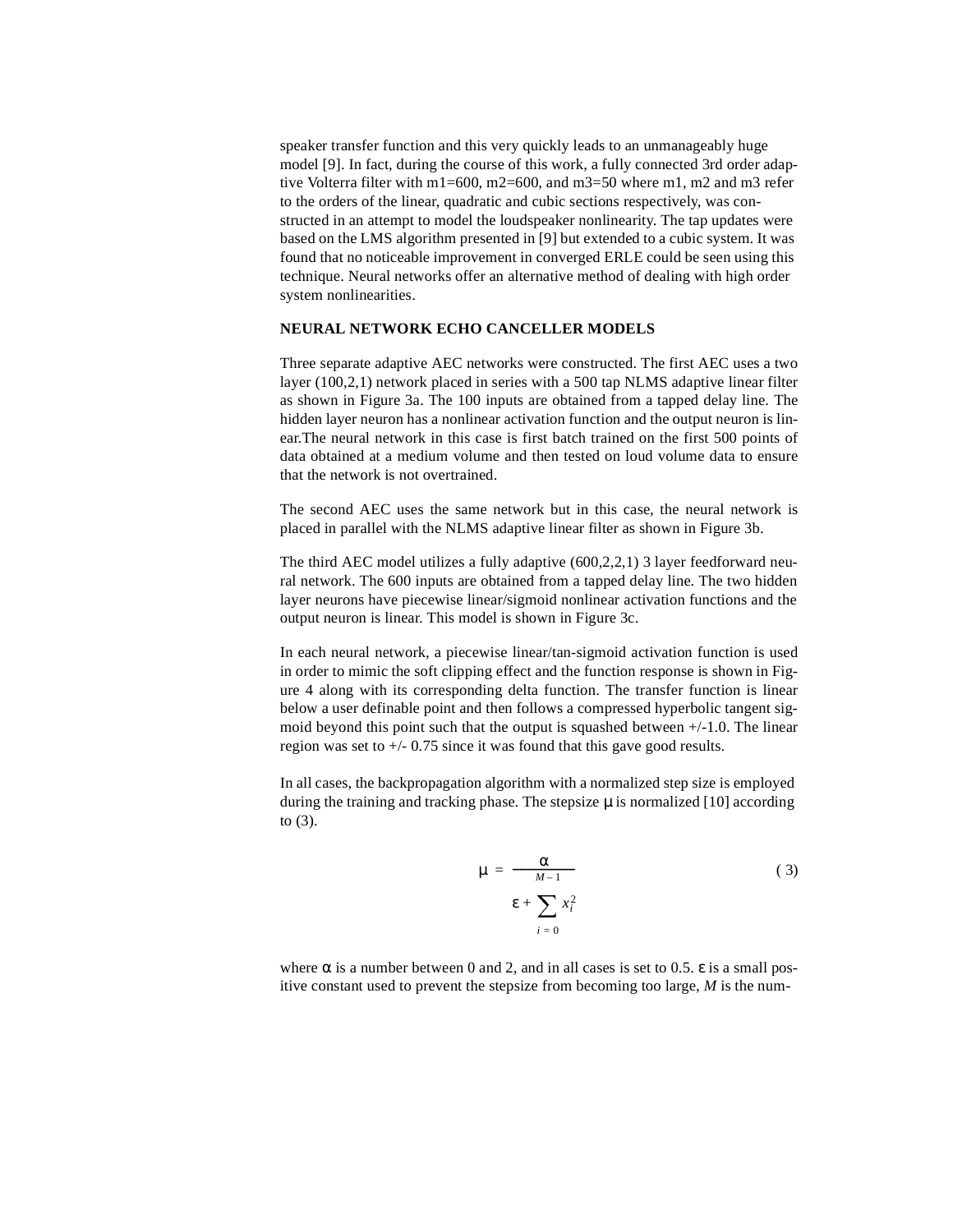ber of delay sections in the tapped delay line (i.e. order of the input section) and *xi* is the amplitude of the  $i<sup>th</sup>$  delayed element. The stepsize  $\mu$  is updated after each new sample is shifted into the tapped delay line.



Figure 3. (a) Series model has a (100,2,1) 100 tap pretrained 2 layer network in series with the NLMS adaptive structure. (b) The parallel model has a (100,2,1) pretrained 2 layer network in parallel with the NLMS structure. (c) The fully adaptive  $(600, 2, 2, 1)$  three layer network . In all cases the output neuron is linear and the hidden layers have a piecewise linear / sigmoidal activation function. The inputs are obtained from a tapped delay line.



Figure 4. Piecewise linear/sigmoidal activation function and corresponding delta . The linear section with a value of  $+/0.75$  to  $+/0.9$  gave the best results in this study.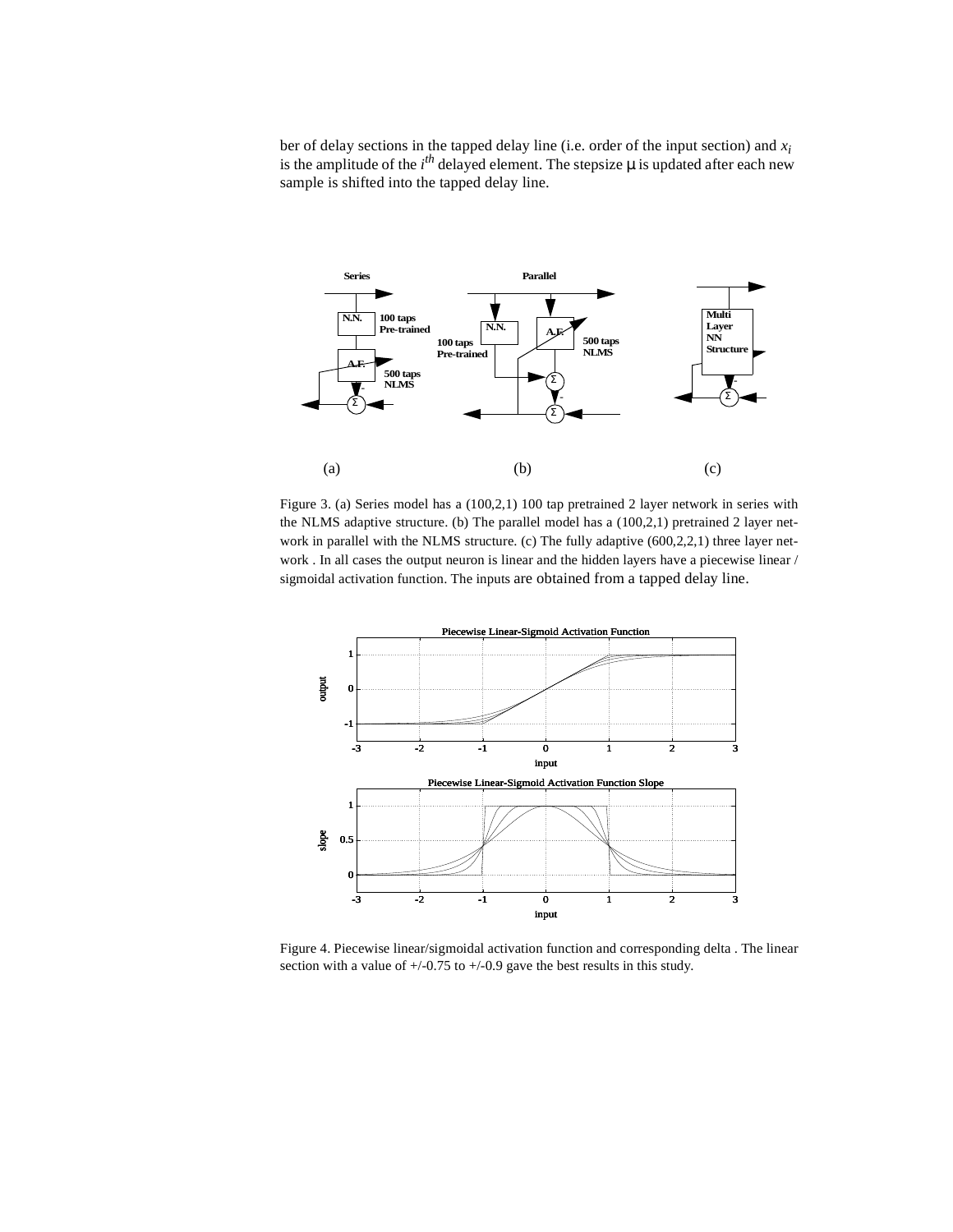# **EXPERIMENTAL SETUP**

Figure 5 illustrates the test set-up used to obtain the data. A number of commercially available speakerphones were purchased and modified to allow access to internal signals. The modified speakerphone is placed inside a noise shielded enclosure or anechoic chamber. Filtered "reference" signals are applied to the loudspeaker and the microphone picks up the reflected or "primary" signal. Both the reference and primary data signals are recorded on a Digital Audio Tape and later sampled at 16 kHz and stored to disk for off-line processing.

# **TEST RESULTS**

## **Converged ERLE for NLMS Case**

The NLMS algorithm with 600 taps is applied to the measured data and a number of ERLE curves are obtained for various speaker volume levels. The algorithm is allowed to converge for 32000 samples and then the average ERLE is obtained from the last 8000 output values. The results illustrated in Figure 6, show that the converged ERLE is low for low speaker volumes where acoustic, thermal and DSP related noise are significant. This agrees with results presented in [4] and [8]. The ERLE increases as the reference signal increases but reaches a plateau. Any increase in reference signal level to the loudspeaker after this point results in a decrease in achievable ERLE. The NLMS results in Figure 6 are obtained from three different commercially available speakerphones ranging in price form \$32 to \$120.

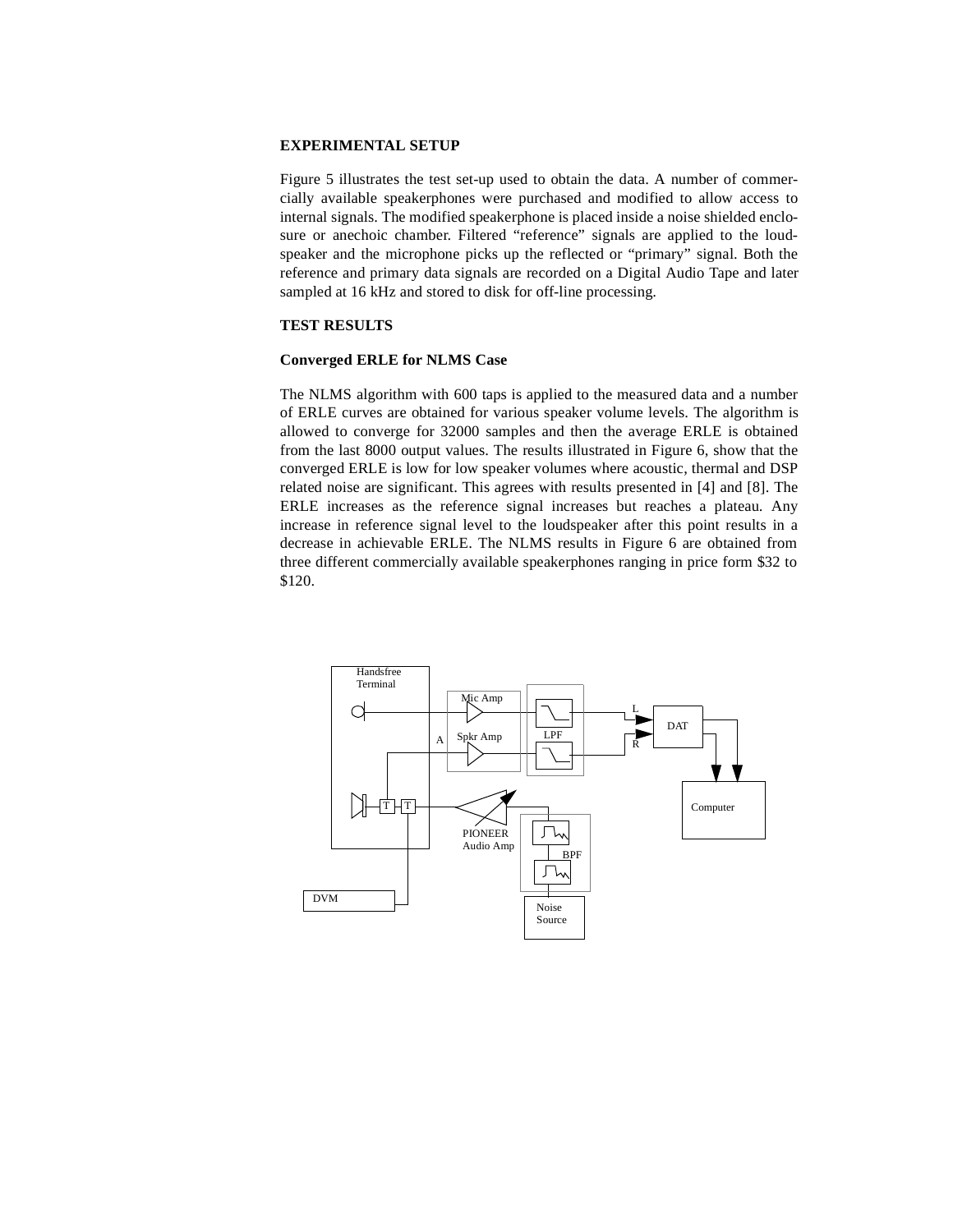

Figure 5. Experimental Setup. Primary and reference signals are recorded on DAT and later sampled to disk.

Figure 6. Converged ERLE vs. loudspeaker power for three different commercially available handsfree telephone terminals.. An AEC using the NLMS algoritm shows a decrease in ERLE as the volume increases At low volume levels, noise limits the achievable ERLE.

# **Convergence Curves for Parallel and Series Models Utilizing Pretrained Neural Networks**

The ERLE convergence curves of the series and parallel structures are illustrated in Figure 7. Also illustrated for comparison is the 600 tap NLMS case. The series model has a slightly superior convergence than the NLMS case but eventually settles to the same value of converged ERLE. The parallel structure has a convergence essentially the same as the NLMS case but settles to a lower value of converged ERLE. These results were obtained at a high volume of 0.25 W which is equal to the rated power handling capability of the loudspeaker.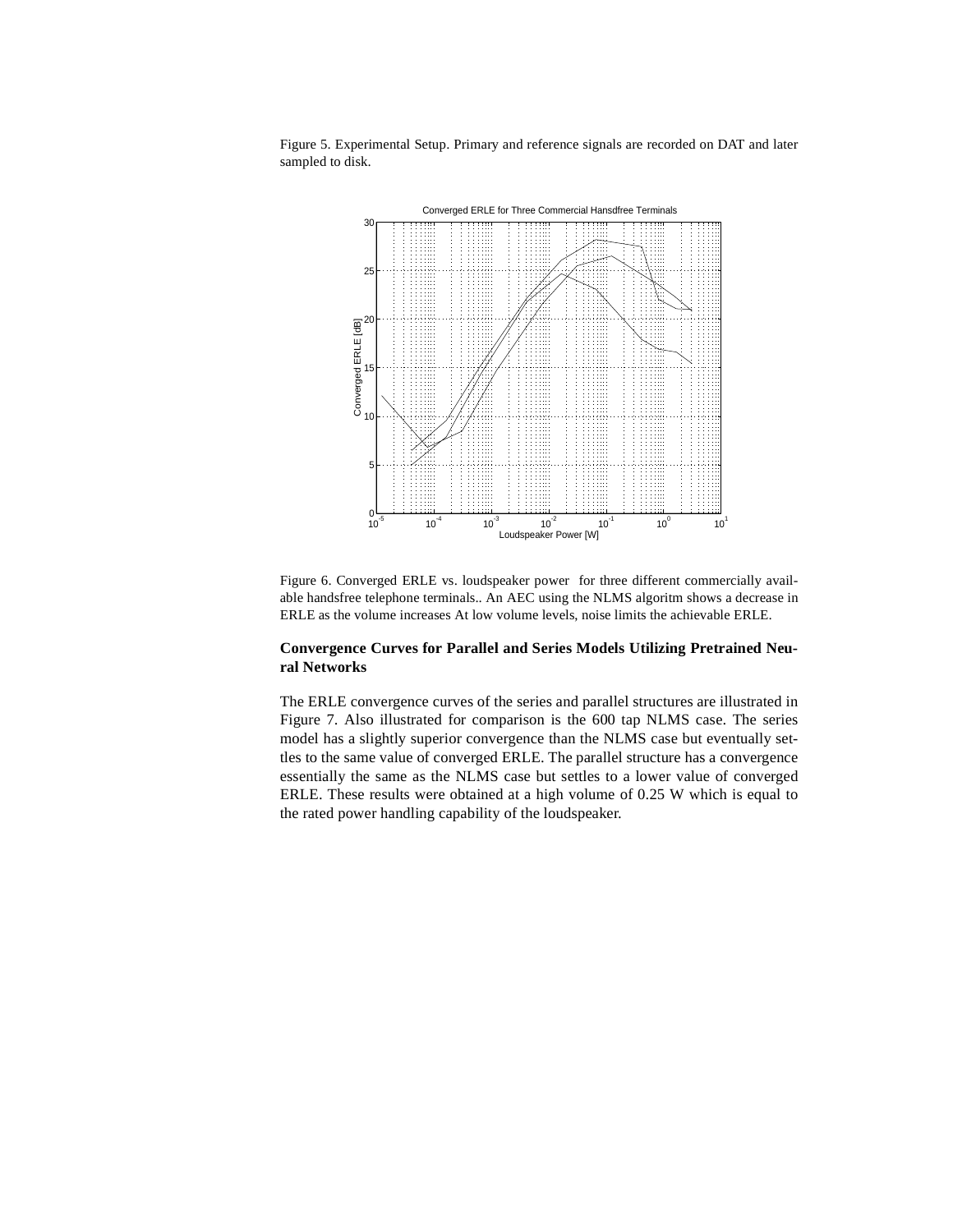

Figure 7. Convergence curves for the Series (dashed line) and Parallel (dotted line) models. The NLMS convergence curve (solid line)is shown for comparison.

# **Converged ERLE for the Fully Adaptive Three Layer Neural Network**

Figure 8 illustrates the performance of the fully adaptive (600,2,2,1) structure compared to the 600 tap NLMS case. The improvement in ERLE over the NLMS case is significant in the low and medium volume ranges and is greater than 10 dB at power levels in the vicinity of 1mW. However, the fully adaptive model does not offer significant improvement at high speaker volumes suggesting that there still exists a deficiency in the modelling of the room/speakerphone transfer function at these volume levels. A total of three speakerphones were tested. Each speakerphone yielded similar results.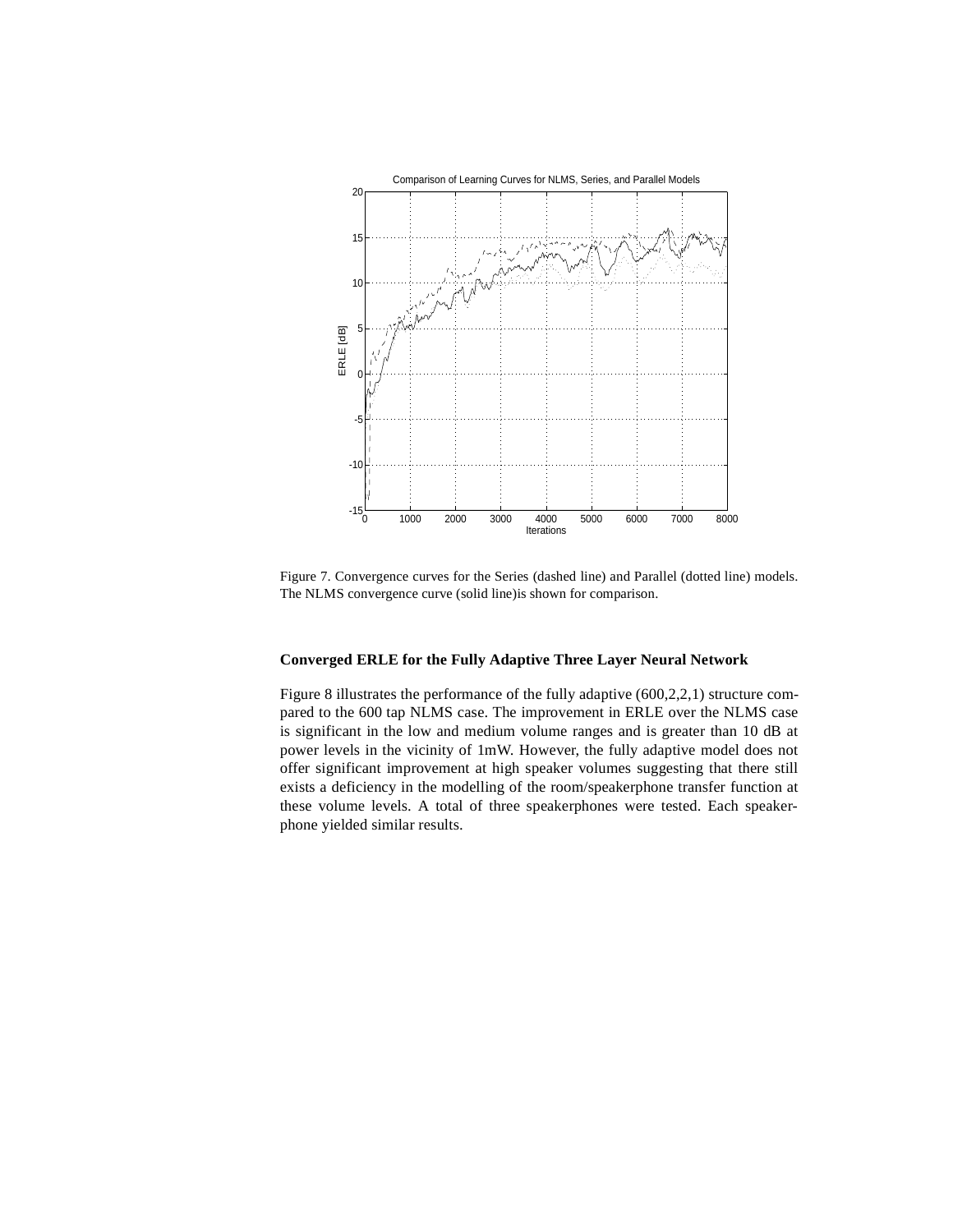

Figure 8. Converged ERLE plot vs. loudspeaker volume using a three layer fully adaptive neural network. Three layer network(solid line) shows over 10 dB improvement in ERLE at low to medium volumes. The NLMS algorithm (dashed line) is shown for comparison.

# **DISCUSSION OF TEST RESULTS**

.

It has been shown in this paper that a fully adaptive three layer neural network offers significant improvement in converged ERLE in the low to medium volume range where acoustic, thermal and DSP related noise are significant. However, when feedforward structures are utilized at high volume levels, little or no improvement in converged ERLE is observed for filtered noise inputs, and this is confirmed by both the Volterra models and the three neural network models presented in this paper.

It appears that the room/speakerphone transfer function may contain poles when the loudspeaker is at high volumes. This is most likely caused by resonances in the plastics of the speakerphone and to a lesser extent poles in the room transfer function [6]. In order to more accurately model the room/speakerphone transfer function, a recursive structure may be necessary and this is the thrust for future work. NARMAX [11] models, recursive neural networks, and nonlinear state-space filters [12] are all possible candidates.

It is likely that the limitation in converged ERLE at high volumes is a combination of nonlinear effects in the loudspeaker and undermodelling of resonances in the plastic enclosure, and that the limitation due to nonlinearity is being masked by the latter.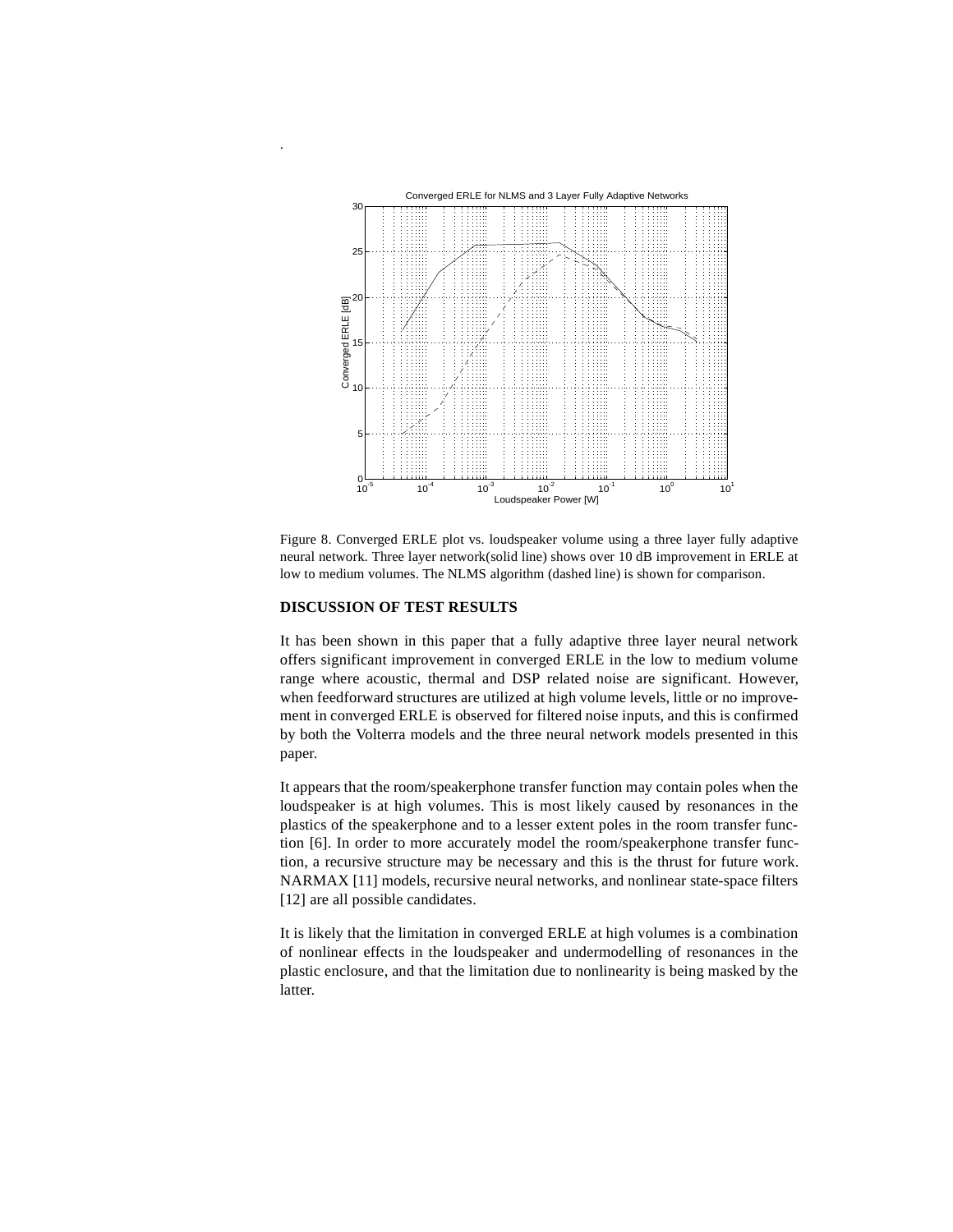# **SUMMARY**

Nonlinear distortions and undermodelling has been found to limit the converged ERLE of acoustic echo cancellation in handsfree terminals. Loudspeaker distortions include nonlinearity in the suspension system which will result in soft clipping at high volumes. A piecewise linear/tan-sigmoid activation function has been developed to more accurately model the soft clipping effect and offers a slight improvement in converged ERLE. A third order Volterra model and three neural network AEC models have been developed which indicate that a purely feedforward tapped delay line structure is not sufficient to accurately model the room/ speakerphone transfer function at high volumes resulting in no significant improvement in converged ERLE. However, a 10 dB improvement in converged ERLE can be obtained in the low to medium volume ranges where the primary signal to noise ratio is small. It is proposed that at high volumes resonances in the plastic may be masking the nonlinearity of the speaker and that a recursive structure incorporating poles in the transfer function may be necessary to obtain further improvements in converged ERLE.

## **ACKNOWLEDGEMENTS**

The authors wish to thank NSERC, Carleton University and the Telecommunications Research Institute of Ontario for their financial support.